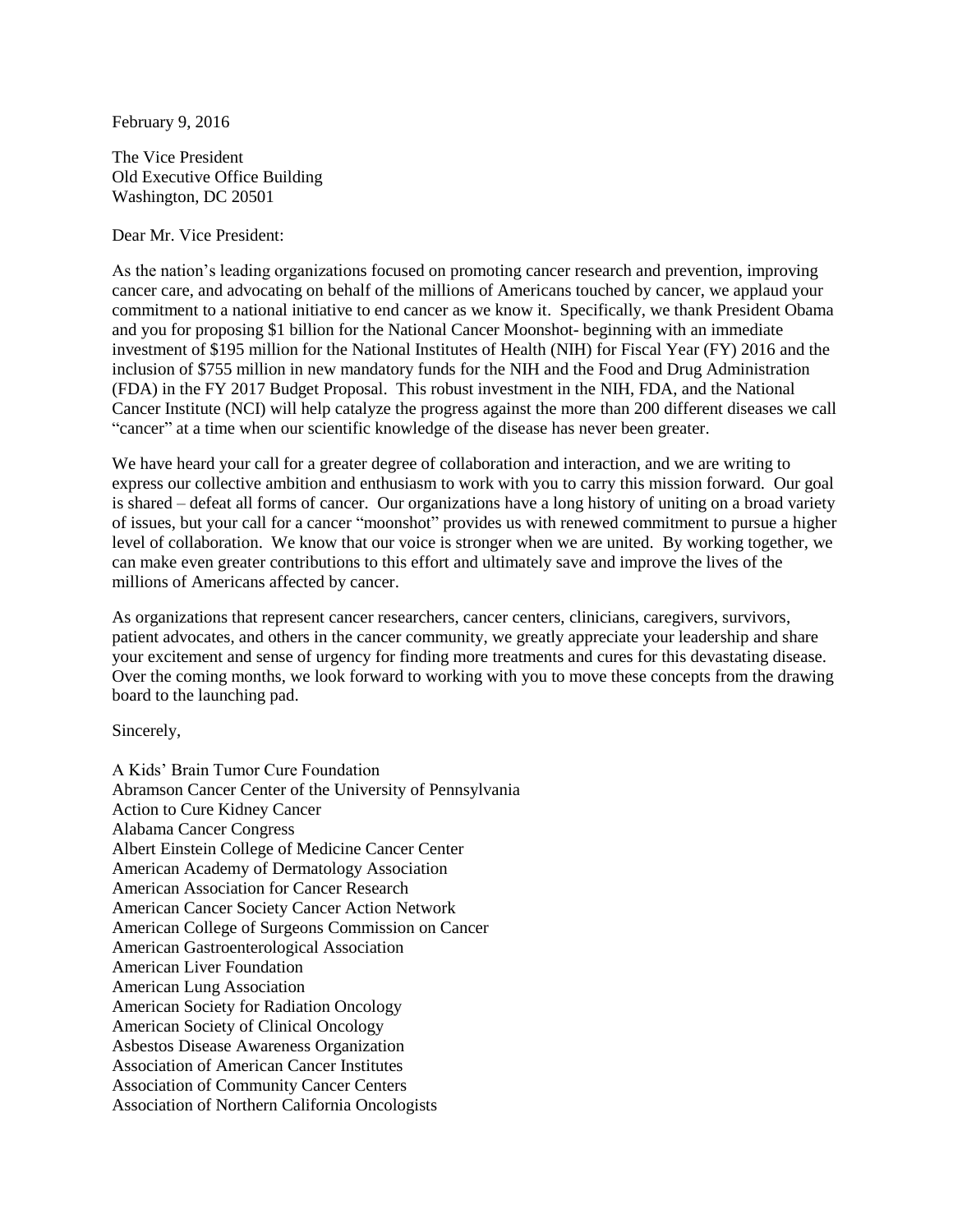Barbara Ann Karmanos Cancer Institute Bear Necessities Pediatric Cancer Foundation Bladder Cancer Advocacy Network Blue Faery: The Adrienne Wilson Liver Cancer Association Cancer Support Community Cancer Therapy and Research Center at the University of Texas Health Science Center Case Comprehensive Cancer Center, Case Western Reserve University, Seidman Cancer Center at University Hospitals Case Medical Center Chao Family Comprehensive Cancer Center at UC Irvine Charlene Miers Foundation for Cancer Research Children's Cause for Cancer Advocacy Children's Brain Tumor Foundation City of Hope Columbia University Medical Center Comprehensive Cancer Center Wake Forest Baptist Connecticut Oncology Association CureSearch for Children's Cancer Dana-Farber Cancer Institute Deadliest Cancers Coalition Debbie's Dream Foundation: Curing Stomach Cancer Delaware Society for Clinical Oncology Denali (Alaska) Oncology Group Dermatology Nurses' Association Duke Cancer Institute Esophageal Cancer Action Network Feist-Weiller Cancer Center, LSU Health Sciences Center in Shreveport Fight Colorectal Cancer Florida Society of Clinical Oncology Fox Chase Cancer Center at Temple University Health System Fred & Pamela Buffett Cancer Center Fred Hutchinson Cancer Research Center Friends of Cancer Research Georgetown Lombardi Comprehensive Cancer Center Georgia Society of Clinical Oncology GRU Cancer Center GW Cancer Center Hawaii Society of Clinical Oncology Hematology/Oncology Pharmacy Association Holden Comprehensive Cancer Center at The University of Iowa Hollings Cancer Center at the Medical University of South Carolina Huntsman Cancer Institute at the University of Utah Idaho Society of Clinical Society Illinois Medical Oncology Society Indiana Oncology Society Indiana University Melvin and Bren Simon Cancer Center Intercultural Cancer Council Caucus International Myeloma Foundation Iowa Oncology Society Kansas Society of Clinical Oncology Kentucky Association of Medical Oncology Laura and Isaac Perlmutter Cancer Center at NYU Langone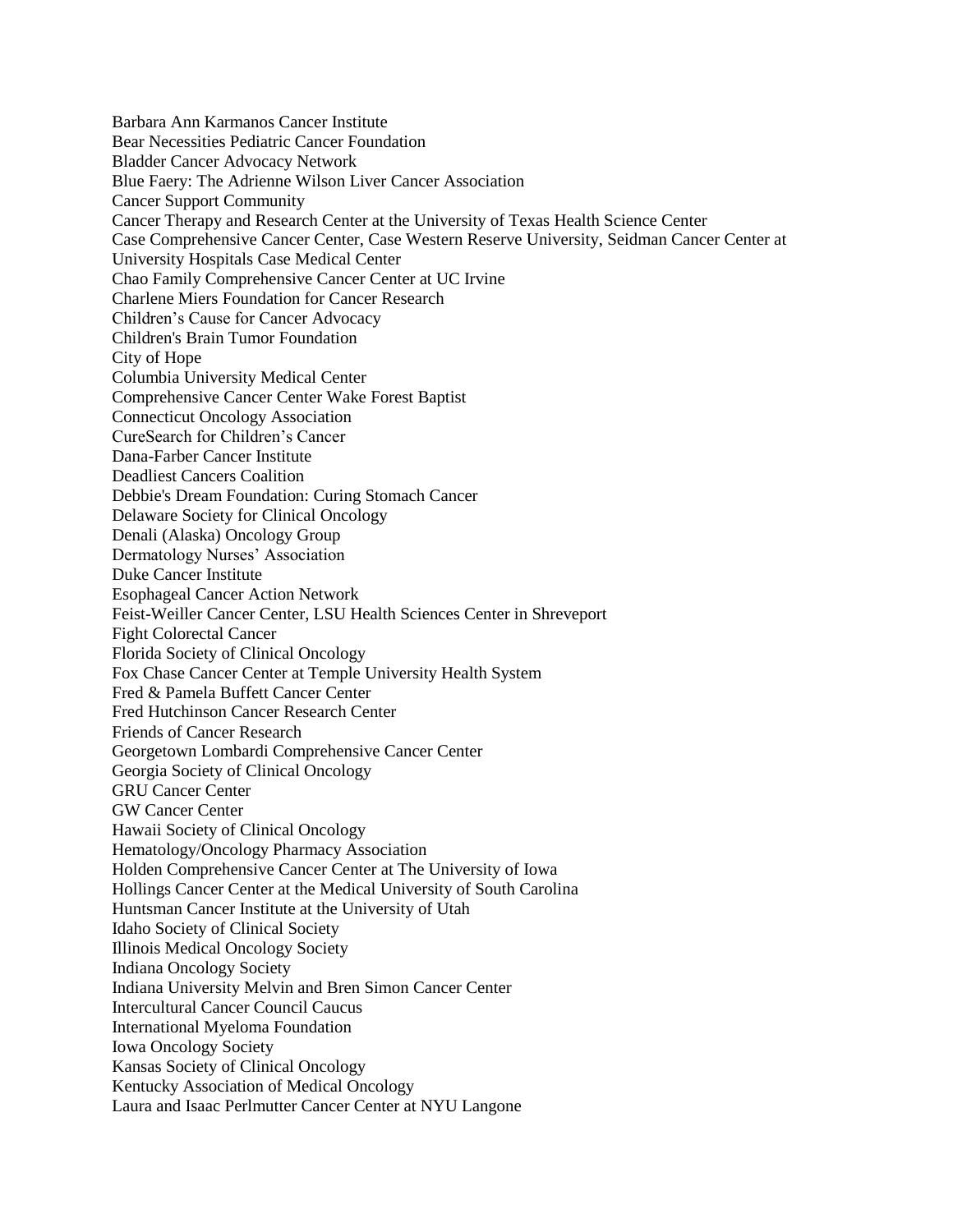Loma Linda University Cancer Center Louisiana Oncology Society Lung Cancer Alliance Malecare Cancer Support National LGBT Cancer Project Mary Babb Randolph Cancer Center, West Virginia University Maryland/D.C. Society of Clinical Oncology Masonic Cancer Center, University of Minnesota Massachusetts Society of Clinical Oncologists Mattie Miracle Cancer Foundation Mayo Clinic Cancer Center Medical College of Wisconsin Cancer Center Medical Oncology Association of Southern California Memorial Sloan Kettering Cancer Center Men's Health Network Mesothelioma Applied Research Foundation Michigan Society of Hematology and Oncology Minnesota Society of Clinical Oncology Mississippi Oncology Society Missouri Oncology Society Moffitt Cancer Center Montana State Oncology Society National Brain Tumor Society National Coalition for Cancer Research National Coalition for Cancer Survivorship National Ovarian Cancer Coalition National Pancreas Foundation National Patient Advocate Foundation Nebraska Oncology Society Nevada Oncology Society Norris Cotton Cancer Center at the Geisel School of Medicine at Dartmouth North Carolina Oncology Association Northern New England Clinical Oncology Society Ohio Hematology Oncology Society Oklahoma Society of Clinical Oncology Oncology Nursing Society One Voice Against Cancer Oregon Health & Science University Knight Cancer Institute Oregon Society of Medical Oncology Ovarian Cancer Research Fund Alliance Pancreatic Cancer Action Network Pediatric Brain Tumor Foundation Penn State Hershey Cancer Institute Pennsylvania Society of Oncology & Hematology Prevent Cancer Foundation Puerto Rico Association of Hematology and Medical Oncology Purdue University Center for Cancer Research Rally Foundation for Childhood Cancer Research Robert H. Lurie Comprehensive Cancer Center of Northwestern University Rocky Mountain (Colorado) Oncology Society Roswell Park Cancer Institute Rutgers Cancer Institute of New Jersey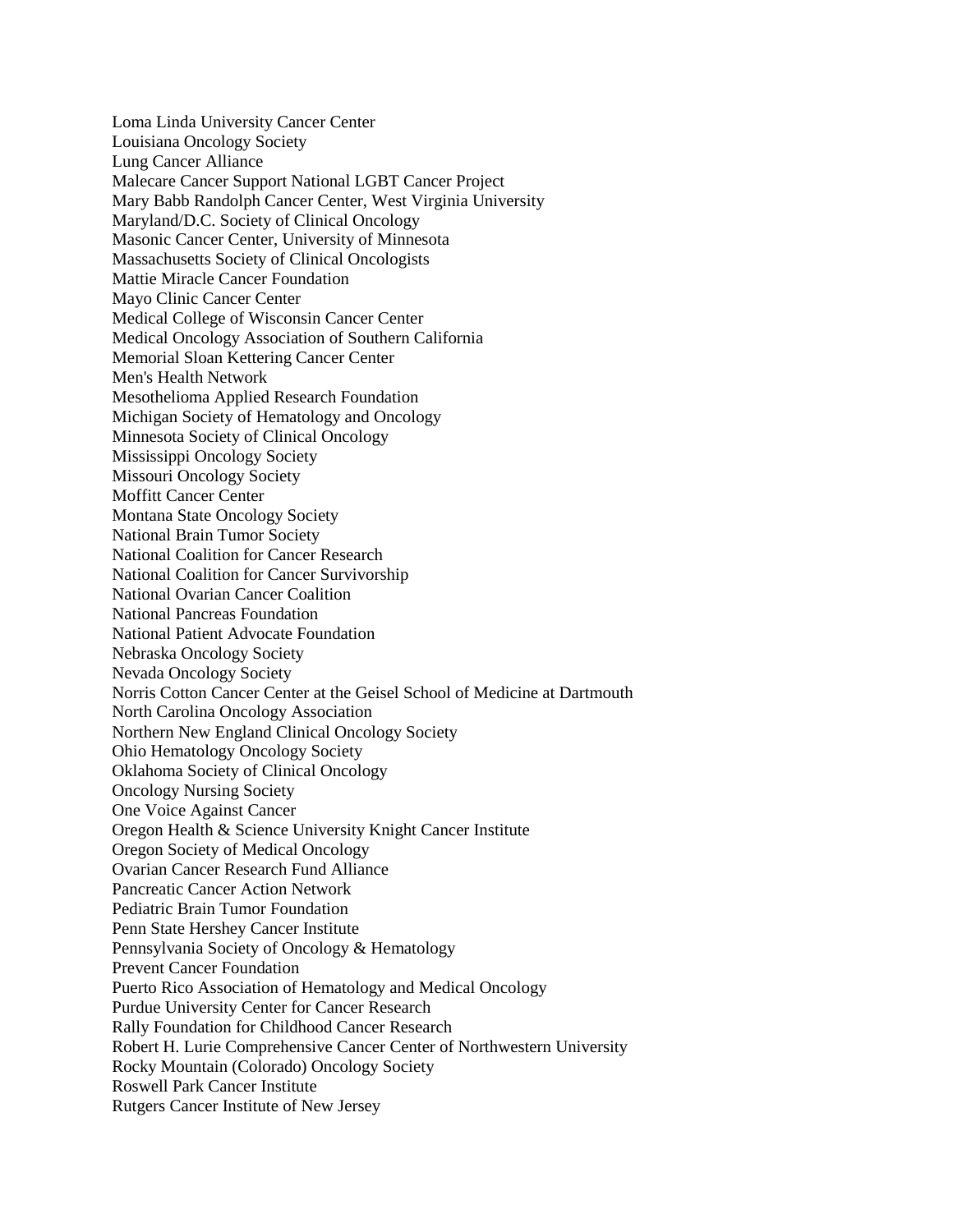Sanford Burnham Prebys Medical Discovery Institute Sarcoma Foundation of America Sidney Kimmel Cancer Center at Thomas Jefferson University Sidney Kimmel Comprehensive Cancer Center at Johns Hopkins Siteman Cancer Center at Barnes-Jewish Hospital and Washington University School of Medicine Society of Gynecologic Oncology Society of Utah Medical Oncologists South Carolina Oncology Society St. Baldrick's Foundation St. Jude Children's Research Hospital Stanford Cancer Institute Stony Brook University Cancer Center Sylvester Comprehensive Cancer Center, University of Miami Miller School of Medicine Taussig Cancer Institute Cleveland Clinic Tennessee Oncology Practice Society Texas Society of Clinical Oncology The Andrew McDonough B+ Foundation The Arizona Clinical Oncology Society The Dan L. Duncan Comprehensive Cancer Center at Baylor College of Medicine The Jackson Laboratory Cancer Center The Life Raft Group The LIVESTRONG Foundation The Medical Oncology Society of New Jersey The Nicholas Conor Institute The Ohio State University Comprehensive Cancer Center - James Cancer Hospital & Solove Research Institute The Society of Rhode Island Clinical Oncologists The Swifty Foundation The Tisch Cancer Institute at Mount Sinai The University of Arizona Cancer Center The University of Kansas Cancer Center The University of Texas MD Anderson Cancer Center The Wistar Institute Cancer Center Tulane University Cancer Center UAMS Winthrop P. Rockefeller Cancer Institute UC Davis Comprehensive Cancer Center UC San Diego Moores Cancer Center UCLA Jonsson Comprehensive Cancer Center UCSF Helen Diller Family Comprehensive Cancer Center UK Markey Cancer Center UNC Lineberger Comprehensive Cancer Center University of Alabama at Birmingham Comprehensive Cancer Center University of Arizona Cancer Center University of Chicago Medicine Comprehensive Cancer Center University of Colorado Cancer Center University of Florida Health Cancer Center University of Hawai'i Cancer Center University of Illinois Cancer Center University of Maryland Marlene and Stewart Greenebaum Cancer Center University of Michigan Comprehensive Cancer Center University of Mississippi Medical Center Cancer Institute